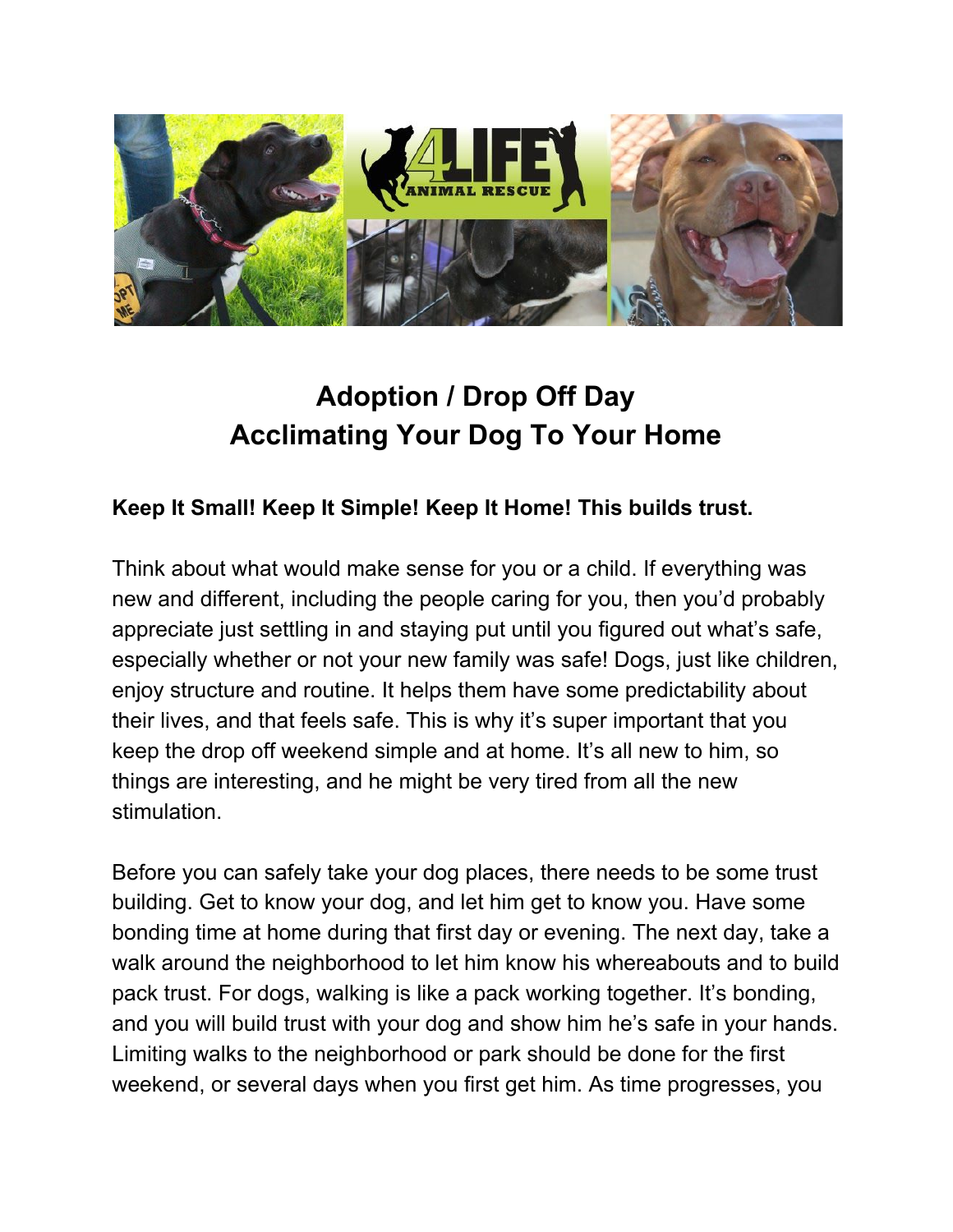can expand what you do because you've gotten to know your dog better, and your dog has learned he can trust you. How can you take your dog into various situations when you don't know him well enough to predict what he'll do? You can't! And that's not safe for him.

With all this said, let's be clear - Keep the weekend at home, in the yard and for walks around the neighborhood or a park. Absolutely no restaurants, coffee shops, Home Depot, pet stores, dog parks or dog beaches, nor gatherings at friends' houses. All of these places require you to know your dog and how he handles meeting strangers, children, dogs, and situations. You need to learn his body language to know when he's not comfortable. You'll save everyone, including him, a lot of stress and heartache. We HIGHLY recommend you do training with your dog because it builds bonding and teamwork, and you'll learn a lot about your dog. Please let us know if you need recommendations for a good trainer. We have many!

### **Keep It Just To The Family Or Those Close To You**

Since you and your dog need to get to know each other the most, it's really important that this time be spent with just your family or those in your home. Too much stimulation creates anxiety in an already stressful time for your dog. Don't have your drop off weekend during a time when you'll have too many guests over, if any. Let him settle before meeting a bunch of new people, and also, watch how he acts while walking and seeing people and dogs. If you feel the need to show him off during this time, snap some photos and put them on your social media. ;)

In addition, don't have your drop off weekend during a time when you'll be gone a lot, or for a long period of time. This would create a ton of anxiety. Can you imagine being taken from what you've always known, being placed in a new home, then left alone without knowing if your new people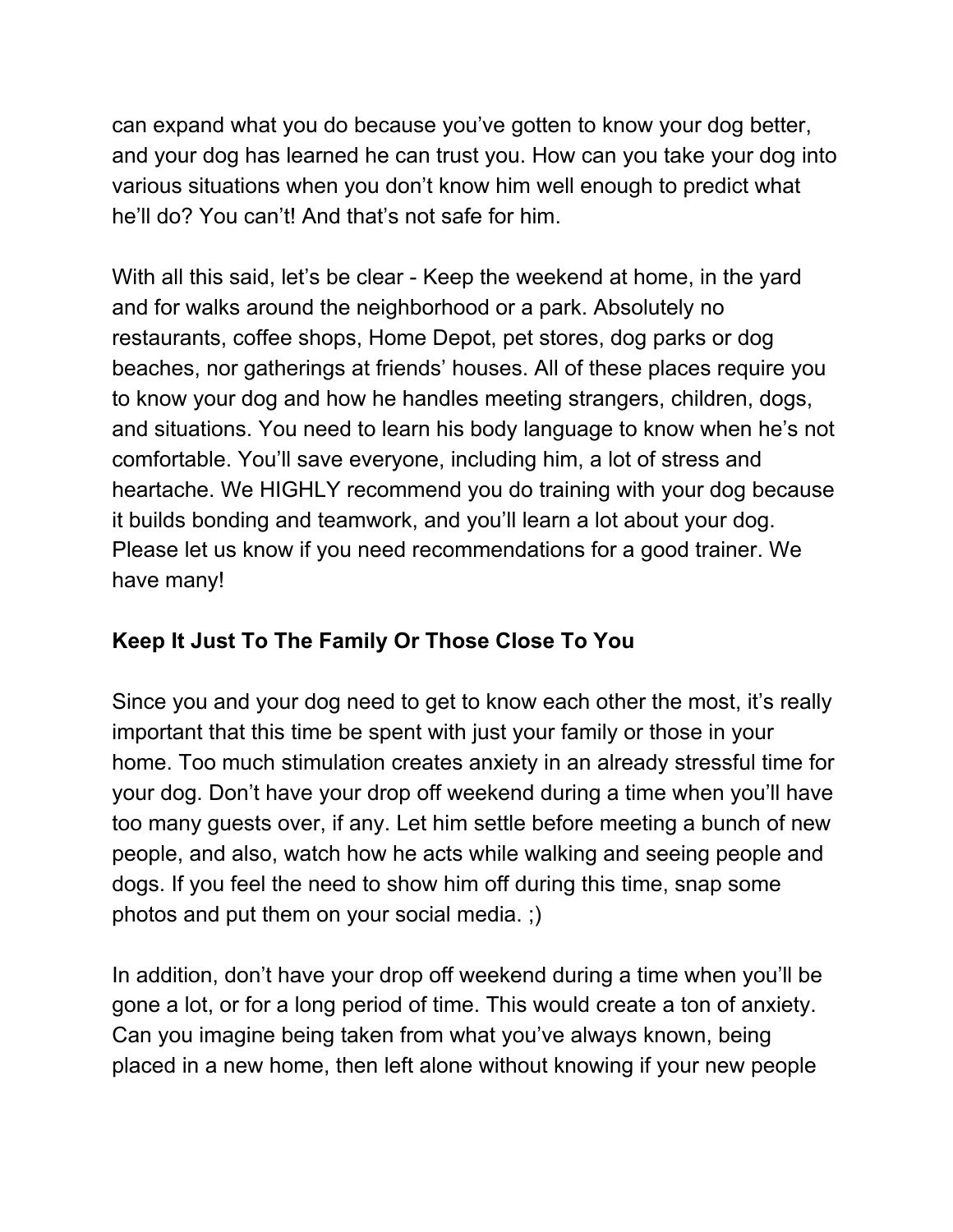are coming back? How scary is that? This is why we suggest teaching that you COME BACK! See below.

## **Teach that YOU COME BACK! This creates peace and reduces anxiety.**

On your first day, if it's closer to the evening instead of the morning, plan to have at least one person home with your dog. This is the scariest time for him. The next day, plan to leave for about 30 minutes, and make sure you leave your dog inside the house with no access to the outside. Your new dog may fear you've left for good and try to escape a yard, so a home with closed doors and windows is important. You should act normal and like no big deal when you leave. Big goodbyes and hugs only communicate something scary is about to happen, and you want him to know this is normal, so don't reassure him, just leave! When you leave, if you're able to listen for a bit, you'll have a chance to see if your dog howls or settles down quickly. Of course he shouldn't see you while you listen. Some people even video their dog to see how they act while they're gone. When you come back after 30 minutes, ACT NORMAL! Acting normal communicates there's nothing to worry about, and they will learn this from your behavior and the way your voice sounds. Be cool to teach cool. Dogs know and understand things by the way you behave.

The next day, do the same thing during the day. Daytime leaves are better initially. This time, your leave time should increase to an hour, or an hour and a half. The day after this, the leave time can be increased to possibly 3 hours. This should be a nice build up to get your dog prepared to be home alone while you're at work for a full day.

Always take into consideration any special needs your dog has that your adoption coordinator has discussed with you. Call or text your adoption coordinator or trainer at any time. We are always here for you!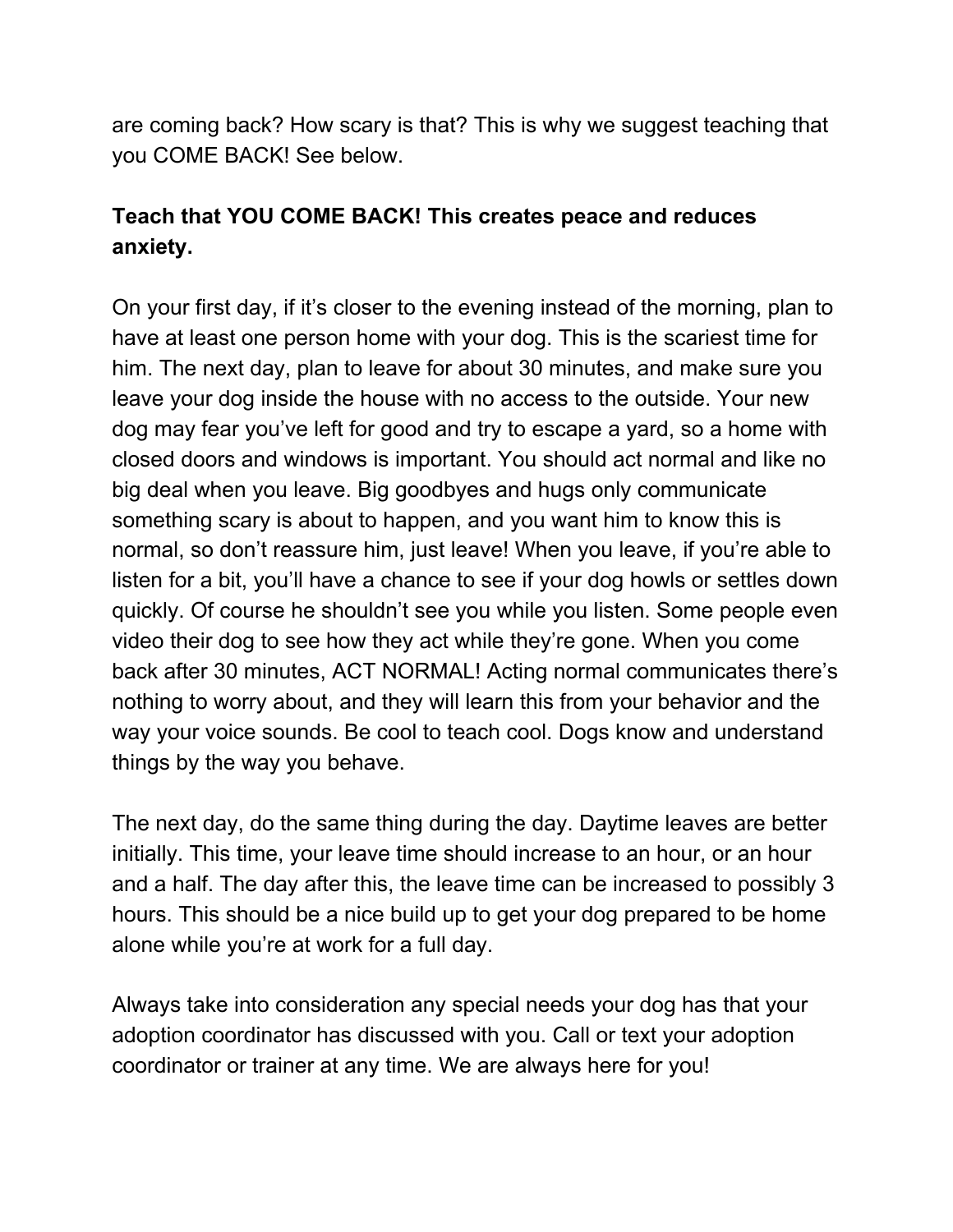## **Backyard Supervision While You Learn Your Dog**

It's important to never leave your dog in your backyard unattended while you are still learning what he will do. A new dog in a home can possibly dig out or jump. It's the highest time when a dog may escape. Your adoption coordinator will go over areas to keep watch on. Remember, you start out with the most control, and you release more only when you're sure your dog will always be safe and when you can predict what he will do.

### **Workers Who Always Let Dogs Out**

As much as your housekeeper, gardener, or any other worker reassures you that they will shut doors and gates, they will accidentally make a mistake. It's only a matter of time. And visitors do this all the time, too. It is the most responsible and safest thing to schedule cleaning people when you're home, or put your dog in a crate, or area separated from cleaning people, gardeners, and workers. Your dog could be gone forever, hit by a car, be attacked, or fight with another dog. We know you don't want to have to deal with this, so taking precautions are super important.

### **Have All Necessary Items Ready For Drop Off Day**

Please go to either Petsmart or PetCo and purchase a dog tag. We like the double sided one, usually a bone shape so that there is enough room for the needed information. On one side include:

Dog's Name Cell # Cell# MICROCHIPPED

On the back side put: Home address